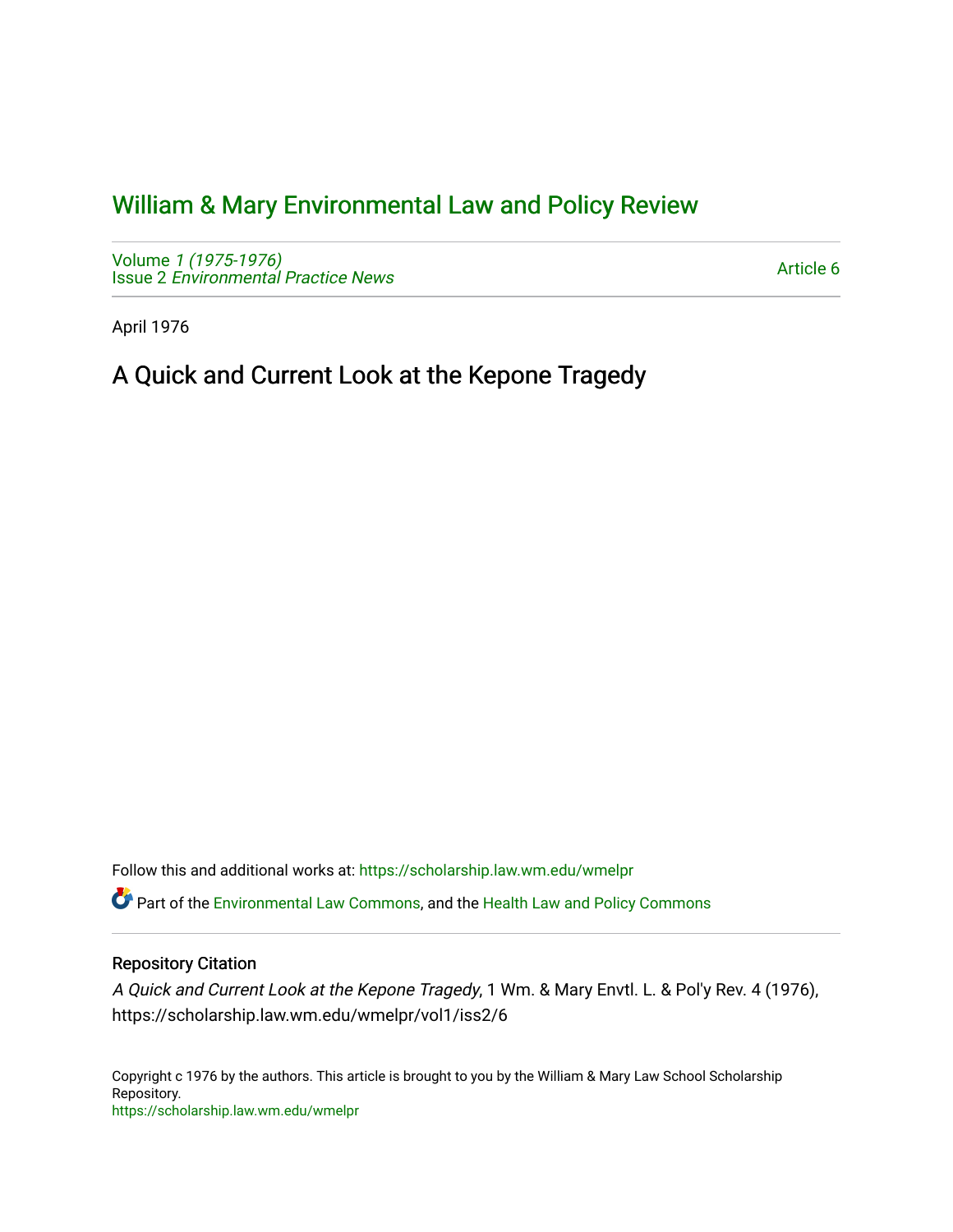**'A** QUICK **AND** CURRENT LOOK **AT** THE **KEPONE** TRAGEDY

The Kepone tragedy has aroused **a** national interest in the area **of** industries' protection of employees. The sad disclosures have further drawn attention to the administrative loopholes at State and federal levels in the monitoring of toxic substances. On January<br>22nd, Environmental Protection Agency (EPA)<br>administrator Russell Train testified before a<br>Senate Agriculture subcommittee that "legisla-<br>tive and procedural changes would not pro from the use of the ant pesticide under **EPA** regulations but from manufacture and disposal operations. Mr. Train explained that the<br>EPA's authority extends only to pesticides<br>which are "packaged, labeled, and released for<br>shipment." However, the EPA did refer, to the<br>United States Attorney for the eastern district of Virginia, a case of alleged Kepone ,poisoning in the area of Iopewell, Virginia.

The Occupational Safety and Health Adm' nistration (OSHA) issued four citations and<br>fined the Life Science Company 316,500 for<br>noncompliance with federal work, health, and<br>and extern in the OSHA is an agency of the De-<br>partment of Labor, and it has been severely 1974 complaint about hazards at the Life **Sci**ence Company, which makes the pesticide and sells it to its sole customer, Allied Chemical Corporation. **Allied** Chemical, which holds the component for kepone, was not required to register the substance, because it was labeled as a pesticide in the left of the product of the product of the product be defined that and the product because it was not a register lowed to ship remaining inventory to Allied Chemical, but notice of shipment dates was re-quired to be given to the **EPA.** Failure to comply would result in one year in prison and up to **\$25,000** in criminal penalties, and civil penalties up to **S500.**

Studies at the Medical College of Vir-<br>ginia had revealed the potential danger of Ke-<br>pone in the early 1960's. The information was<br>submitted to the EPA when that agency was cre-<br>ated in 1970, but the characterization of t use of the ingredient, precluded the **EPA** from asserting jurisdiction. }eanwhile the poison affected seventy-six of the workers and their incurse several abertations and other<br>families. Behavioral abertations and other<br>physical changes in the workers are now being<br>linked to the poison. The closing of the<br>plant in July will not arrest the possibility<br>of the d

In Virginia, Governor Godwin has banned<br>fishing in the James River. After the EFA an-<br>nounced tolerance levels for Eepone in marine<br>life, the Governor lifted his ban for shad and<br>for seed oysters. Sports fishing remains al

The extent of the Kepone poisoning may<br>rery far, Nine women in the southeastreach very far. Nine women in the southeast-<br>ern part of the United States have been found to have Kepone in their milk. It has been speculated that the presence of the chemical may have come from **the** breakdown of Mirex, may have come from the breadcount of another Allied Chemical product. Studies are<br>being made, and the public must keep abreast<br>of the revelations made relating to this pesticide.

The effect of the chemical has economic<br>consequences also. Approximately 5,000 acres<br>of oyster grounds may be unfit because of the<br>contamination. Damazes have been estimated at \$2,000 per acre. Allied Chemical has submit-ted a motion to dismiss a 355.5 million suit against it, brought by thirty-two plaintiffs, mostly close family members of former employ-ees of Life Science Company. Allied has disess of the streamed liability, on the theories of negli-<br>gence of the employees and of unavoidable ac-<br>cident. The complaint against Allied Chemical<br>alleges that it discharged Kepone waste into the semace disposal system of Hopewell with

 $-4 -$